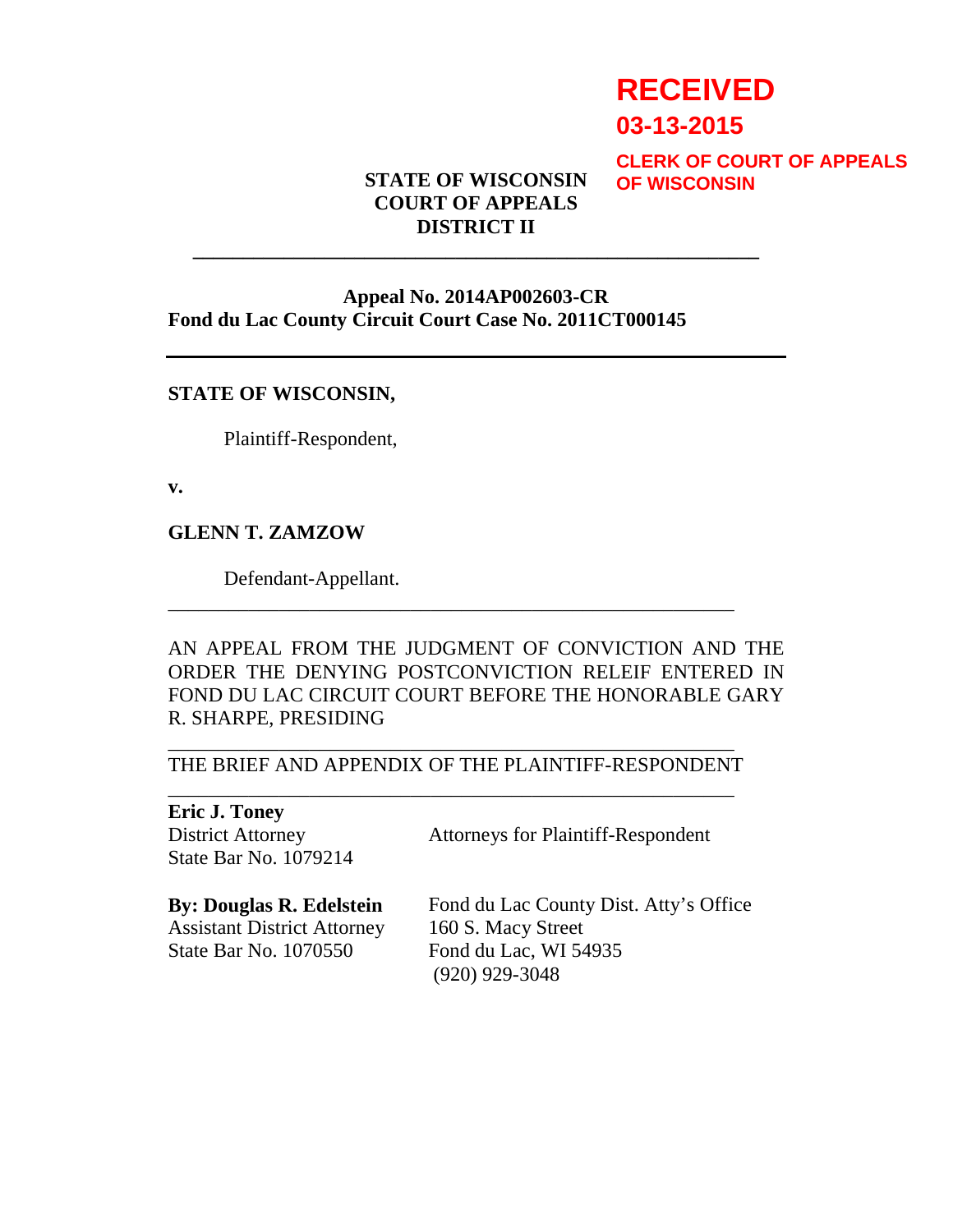### **TABLE OF CONTENTS**

| Table of Contents                              | $\mathbf{i}$   |
|------------------------------------------------|----------------|
| <b>Table of Authorities</b>                    | $ii$ - $iii$   |
| I. Statement of Issues Presented for Review    | 1              |
| II. Statement on Oral Argument and Publication | 1              |
| III. Statement of the Case                     | 1              |
| <b>IV.</b> Standard of Review                  | 1              |
| V. Argument                                    | $\overline{2}$ |
| VI. Conclusion                                 | 12             |
| <b>VII.</b> Certifications                     | 13             |
| VIII. Appendix                                 | 15             |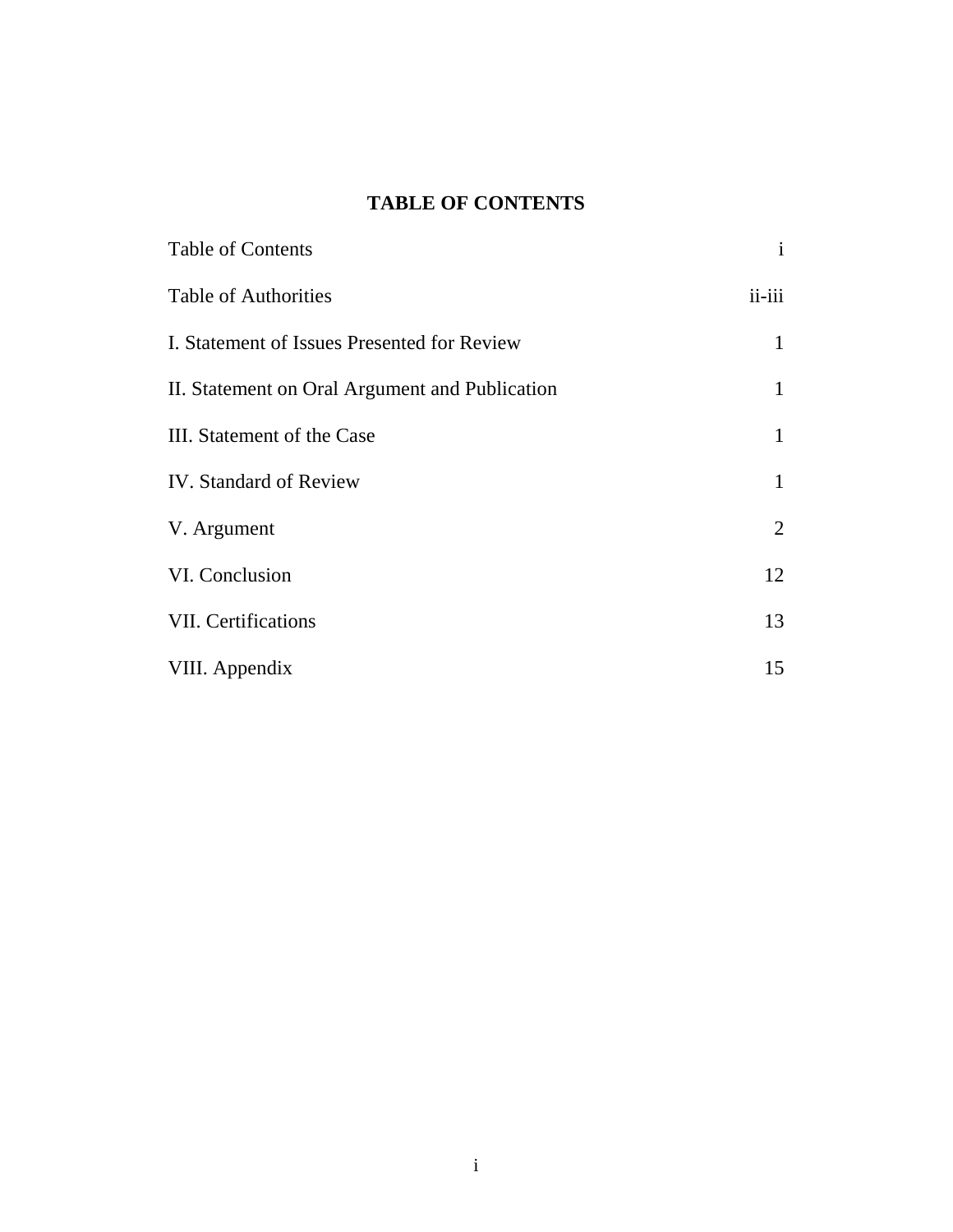#### **TABLE OF AUTHORITIES Statutes & Constitutional Provisions Cited**

| Duuuto & Computuutumi TTO Nolomb Chuu |        |  |
|---------------------------------------|--------|--|
| Wis. Stat. $\S 967.055(1)$            |        |  |
| Wis. Stat. § 346.63                   |        |  |
| Wis. Stat. $\S 901.04(1)$             | 5.8.11 |  |
| U.S. Constitution, Amendment VI       | 6.8.10 |  |

#### **Cases Cited**

| <b>State v. Powers</b> , 275 Wis.2d 456, 685 N.W.2d 869. (Ct. App. 2004).       |                |  |
|---------------------------------------------------------------------------------|----------------|--|
| <b>Terry v. Ohio, 392 U.S. 1, (1968).</b>                                       | $\overline{2}$ |  |
| <b>State v. Anderson</b> 155 Wis.2d 77, 454 N.W.2d 763, (Wis. 1990).            | $\overline{2}$ |  |
| <b>State v. Tompkins</b> , 144 Wis.2d 116, 423 N.W.2d 823, (Wis. 1988).         | 3              |  |
| <b>State v. Frambs</b> , 157 Wis. 2d 700, 460 N.W.2d 811 (Ct. App. 1990).       | 5,6            |  |
| Crawford v. Washington, 541 U.S. 36 (2004).                                     | 6,10           |  |
| <b>State v. Manuel, 281 Wis. 2d 554, 697 N.W.2d 811 (Wis. 2005).</b>            | 6,7            |  |
| Aicher ex rel. LaBarge v. Wisconsin Patients Compensation Fund,                 |                |  |
| 237 Wis.2d 99,613 N.W.2d 849, (Wis. 2000).                                      | 8              |  |
| <b>Riccitelli v. Broekhuizen, 227 Wis.2d 100, 595 N.W.2d 392 (Wis. 1999). 8</b> |                |  |
| State ex rel. Hammermill Paper Co. v. La Plante,                                |                |  |
| 58 Wis.2d 32, 205 N.W.2d 784 (Wis. 1973).                                       | 8              |  |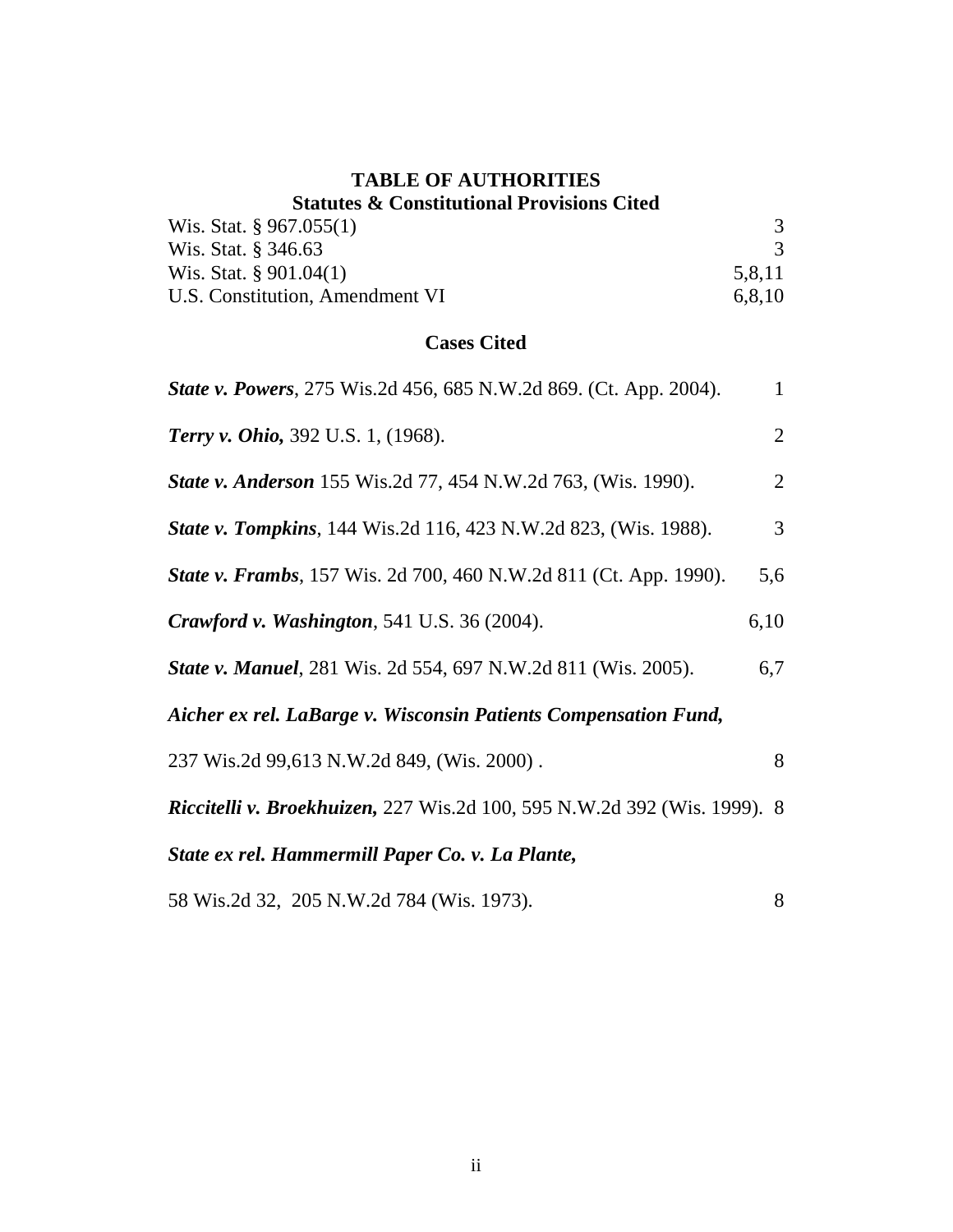### **Other Resources Cited**

*Wisconsin Practice Series,* David D. Blinka, May 2014*,* §104.1 "Questions of admissibility generally", FN8 6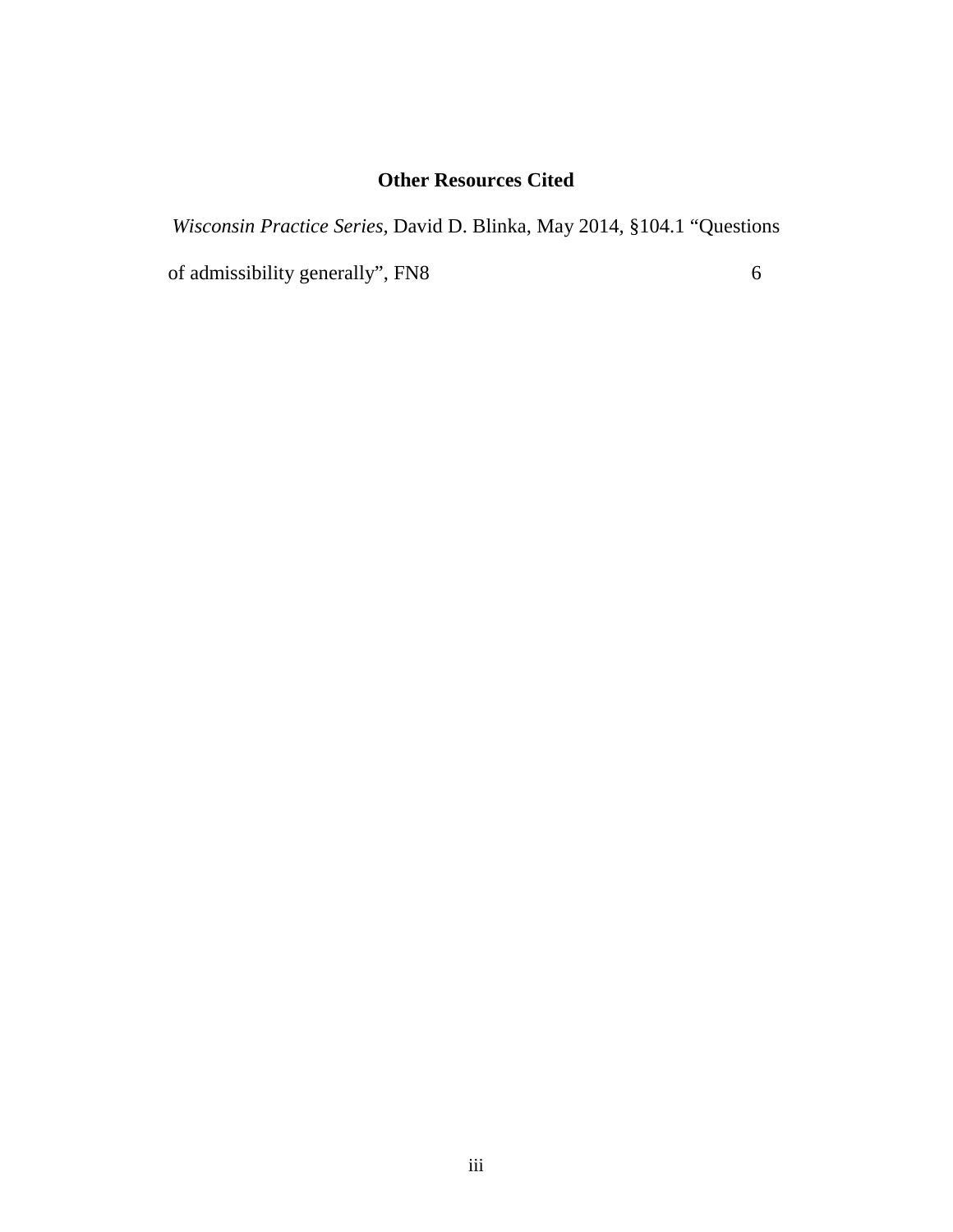#### **I. STATEMENT OF THE ISSUES PRESENTED FOR REVIEW**

1) Did the trial court err in denying the Motion to Suppress the traffic stop of Zamzow's vehicle?

Trial Court Answered: No.

#### **II. STATEMENT ON ORAL ARGUMENT AND PUBLICATION**

The Respondent, hereinafter the State, is requesting neither publication nor oral argument, as this matter involves only the application of well-settled law to the facts of the case**.** 

#### **III. STATEMENT OF THE CASE**

The State concurs with the Statement of the Case presented by Appellant (hereinafter Zamzow) and offers no further information.

#### **IV. STANDARD OF REVIEW**

Whether reasonable suspicion is present is a question of constitutional fact which is reviewed de novo. State v. Powers, 275 Wis.2d 456, 685 N.W.2d 869**. (**Wis. App. 2004)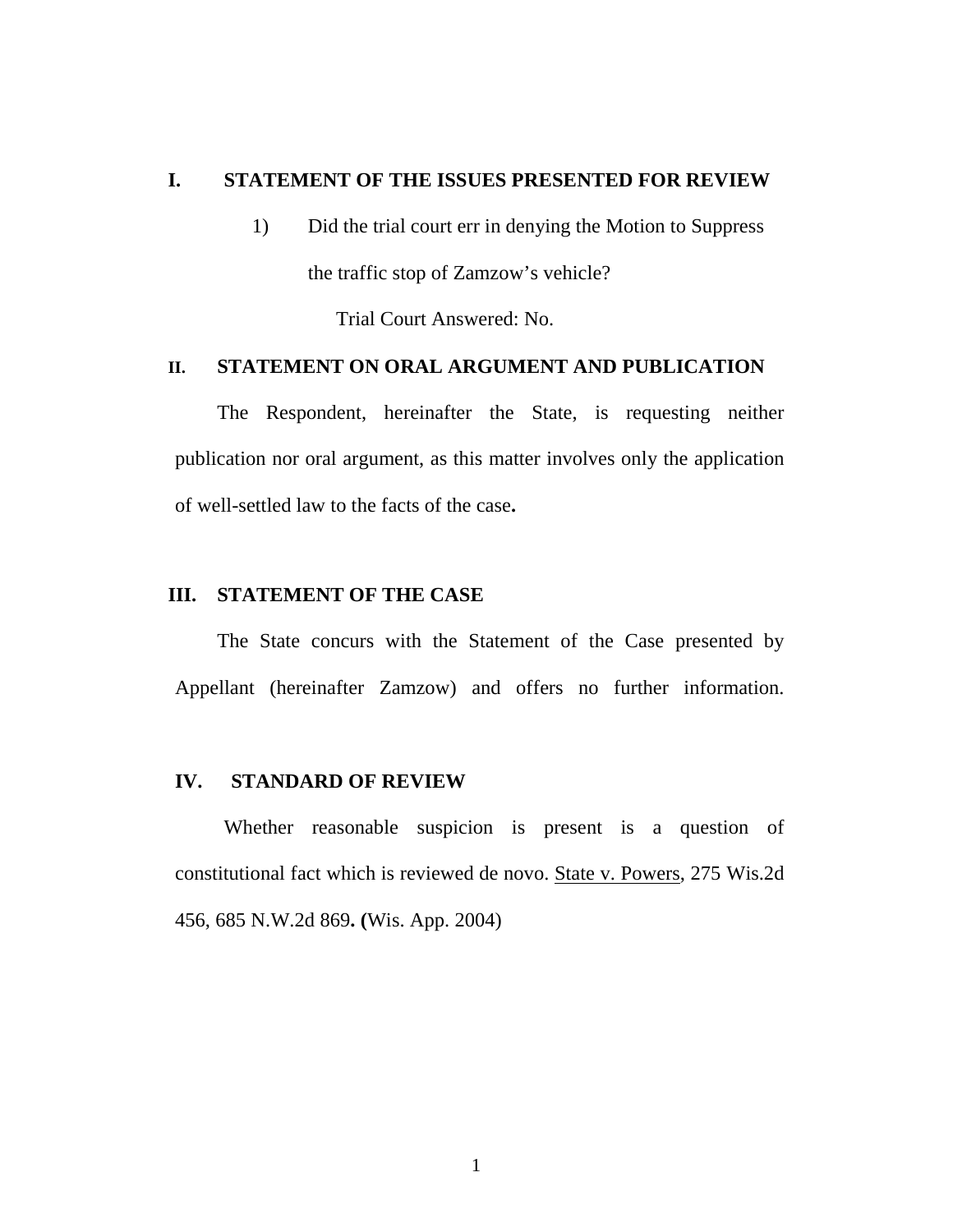#### **V. ARGUMENT**

## **THE TRIAL COURT CORRECTLY DETERMINED THERE WAS REASONABLE SUSPICION FOR THE TRAFFIC STOP.**

The trial court did not err in determining that there was reasonable suspicion for the traffic stop. More specifically, the trial court did not err in admitting the statement of the deceased Officer Birkholz to Zamzow explaining the basis of the traffic stop for consideration at the motion hearing.

Terry v. Ohio, requires that law enforcement "must be able to point to specific and articulable facts which, taken together with rational inferences from those facts, reasonably warrant that intrusion" for an investigatory stop to be proper. 392 U.S. 1, 18 (1968). In State v. Anderson, the court noted that the focus of a *Terry* stop is reasonableness. 155 Wis.2d 77,83, 454 N.W.2d 763,766 (1990). *Anderson* further contemplated a commonsense balancing between individual privacy and the societal interest in allowing the police a reasonable scope of action in discharging their responsibilities. *Id.* at 87. With similar emphasis on reasonableness, where the evidence supports two competing inferences, support has been noted for the inference supporting law enforcement's actions, when that action was reasonable under the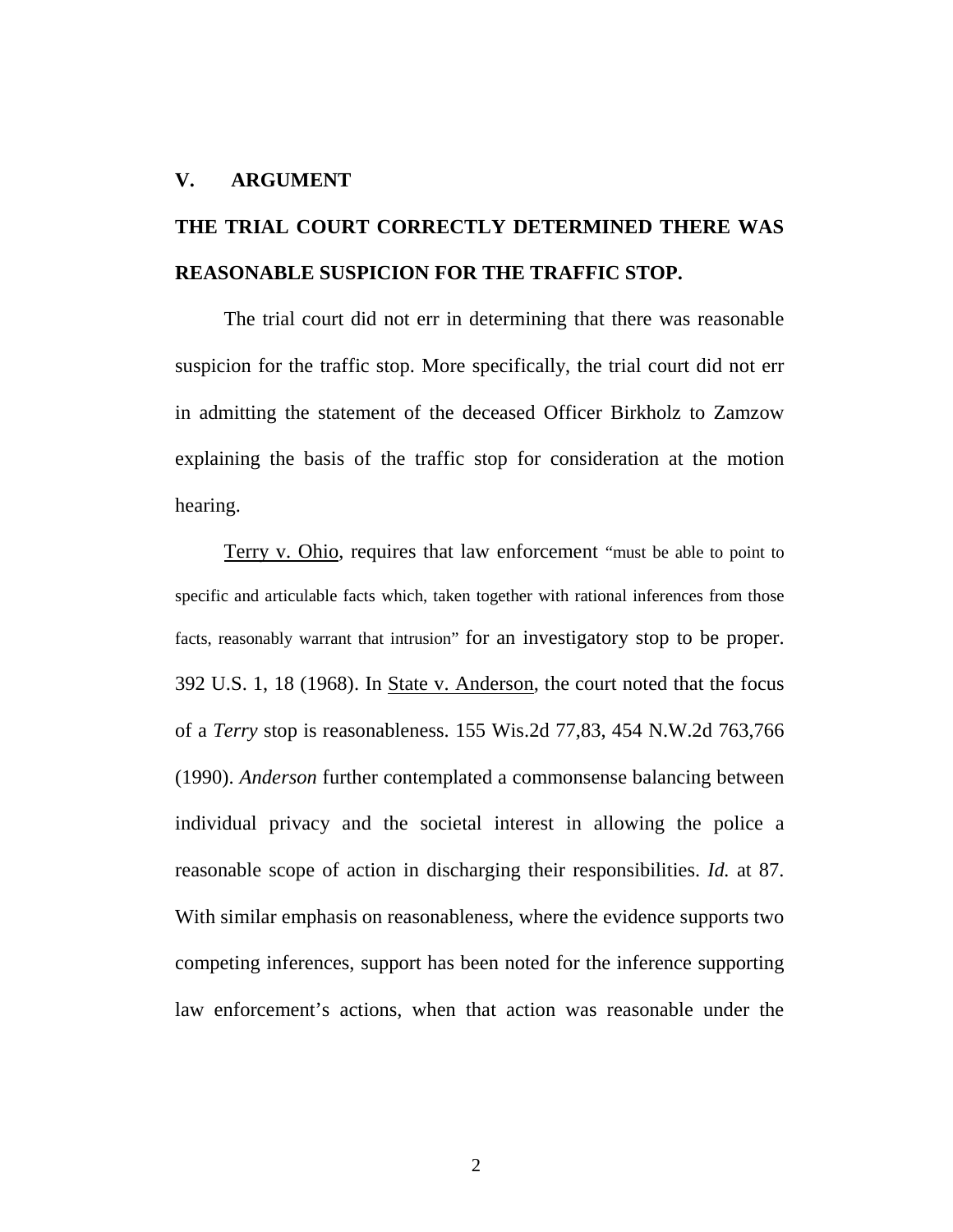circumstances. *See* State v. Tompkins, 144 Wis.2d 116, 125, 423 N.W.2d  $823,827$  (1988).<sup>1</sup>

In this case, it was impossible to elicit testimony from Officer Birkholz, the officer whom initiated the traffic stop, as he was deceased. (R. 85:15; A. App. 122). Pursuant to Wis. Stat. §967.055(1), in the State of Wisconsin, "[T]he legislature intends to encourage the vigorous prosecution of offenses concerning the operation of motor vehicles by persons under the influence of an intoxicant". As a result, OWI-related cases (violations of Wis. Stat. § 346.63) are often the product of extensive litigation throughout the state, despite potentially complex evidentiary motion hearings.

In this case, in the absence of Officer Birkholz the only evidence available to the State to meet the burden to establish reasonable suspicion of the traffic stop was the squad video. The trial court in its assessment of the video noted that the squad video was a depiction of Zamzow's driving behavior, but the video was not dispositive of the issue as to whether a traffic violation for crossing the center line had occurred. (80:19-20; A. App. 112-113). The trial court also considered Officer Birkholz's

-

<sup>&</sup>lt;sup>1</sup> "We hold that where there is evidence that would lead a reasonable person to conclude that the evidence sought is likely to be in a particular location-although there may be other evidence that could lead a reasonable person to conclude that the evidence may instead be in another location-there is probable cause for a search of the first location."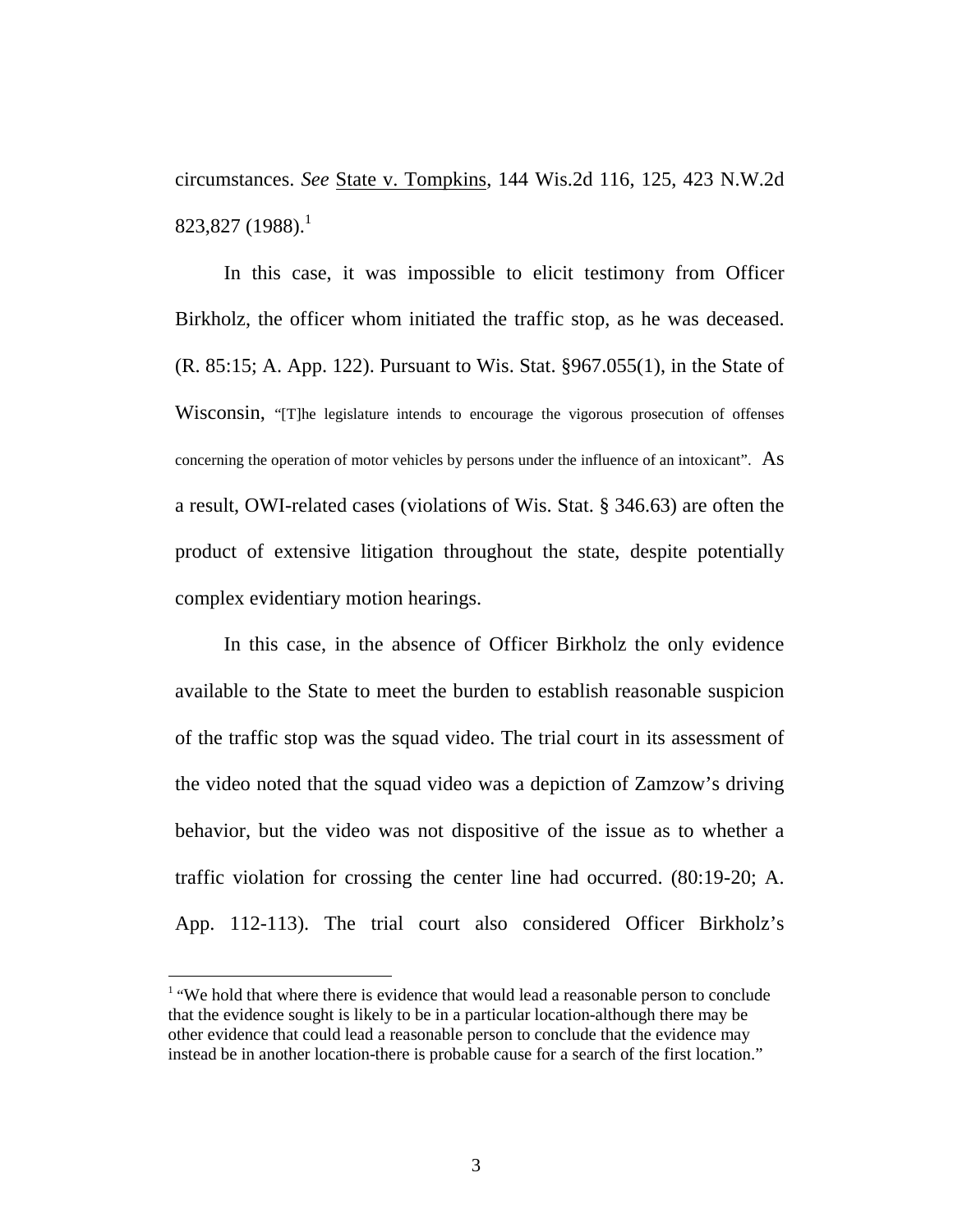commentary to Zamzow following the traffic stop, finding these statements were nontestimonial and otherwise admissible. (R. 80:23; A.App. 116; see also R 80:26; A. App. 119). The State maintains that the evidence considered by the trial court was not barred by rules of evidence or constitutional requirements. As a result the trial court was not clearly erroneous in determining that there was reasonable suspicion for the traffic stop, and this decision should be upheld.

# *a) THE CONFRONTATION CLAUSE DOES NOT PREVENT THE INTRODUCTION OF NONTESTIMONIAL STATEMENTS AT PRELMINARY EVIDENTIARY MOTIONS*

Zamzow argues, that the initial statements by Officer Birkholz to him should not have been admitted into evidence as these statements were both testimonial and unreliable. (App. Brief, 8-9). There is also suggestive argument that Officer Birkholz could have easily falsified the basis for the traffic stop<sup>2</sup>. However, because the statement by Officer Birkholz to Zamzow was nontestimonial, the statement was reliable, and there is no evidence to suggest this was a pretextual or harassing stop of Zamzow, the

<sup>&</sup>lt;sup>2</sup> See App. Brief at 13, where it is argued that Officer Birkholz needed to inform Mr. Zamzow of the basis of the stop in order to justify the stop.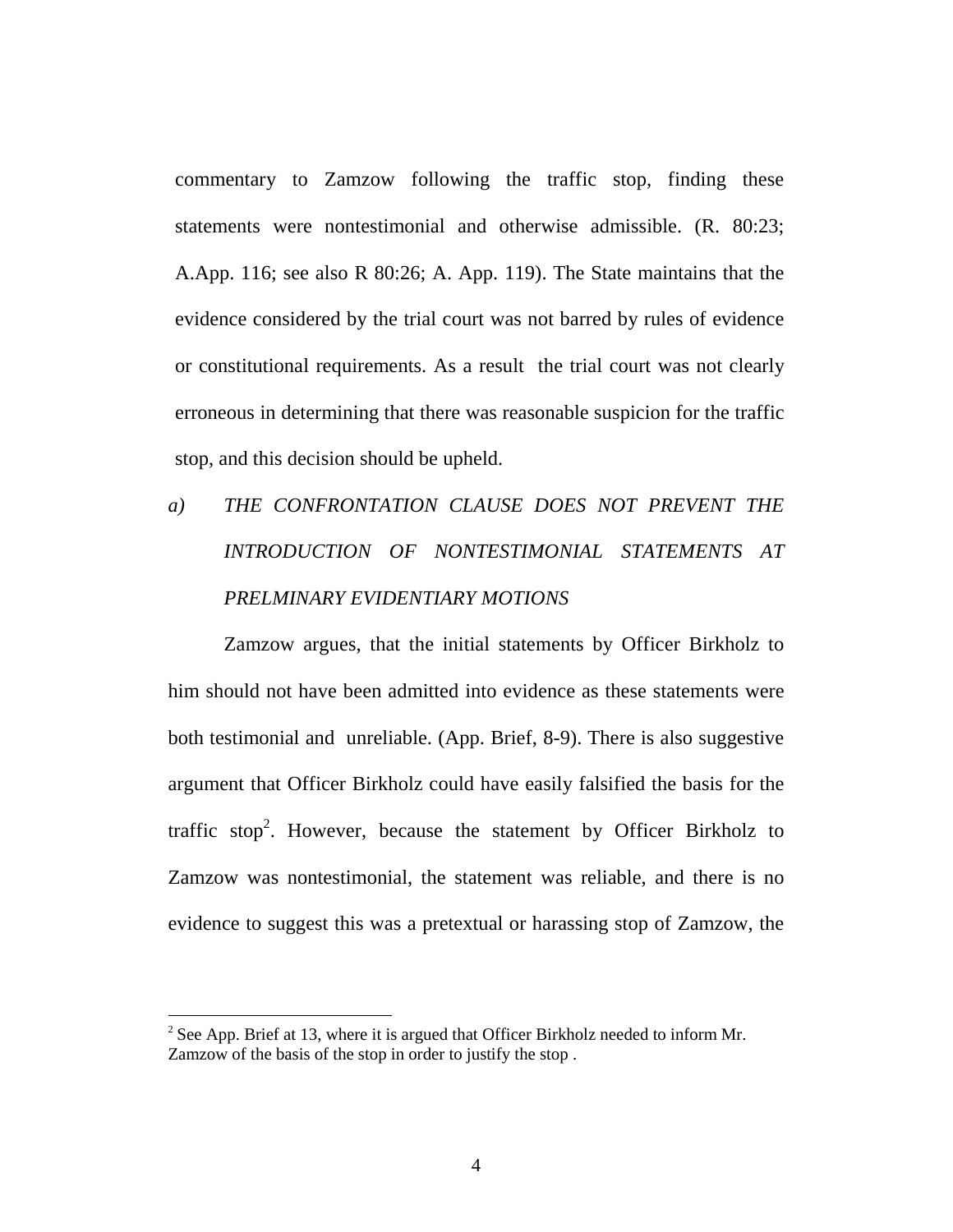trial court correctly allowed this statement to be admitted for consideration at the pretrial motion hearing.

In State v. Frambs, 157 Wis. 2d 700, 460 N.W.2d 811 (Ct. App. 1990), which was a case was pertaining to a pretrial motion as to whether a declarant was unavailable, the Court of Appeals acknowledged the introduction of hearsay statements at pretrial motions. In *Frambs,* the court referenced Wis. Stat. §901.04(1), which, in full, provides the following:

"Preliminary questions concerning the qualification of a person to be a witness, the existence of a privilege, or the admissibility of evidence shall be determined by the judge, subject to sub. (2) and ss. 971.31 (11) and 972.11 (2). In making the determination the judge is bound by the rules of evidence only with respect to privileges and as provided in s. 901.05" See also *Id.* at 703.

Interpreting this statute, *Frambs* stated that "[t]he trial court is not statutorily bound to apply the hearsay rule at this preliminary proceeding," and further that there was nothing to suggest that the Supreme Court intended the protection of confrontation clause to be available in pretrial situations under Wis. Stat. § 901.04(1). *Id.* at 704. On its face, Wis. Stat. § 901.04(1) vested substantial discretion to the trial court to address preliminary questions of admissibility of evidence in pretrial motions. *Frambs* directly acknowledges that there is no confrontation right as to a hearsay declarant at a pretrial motion hearing. *Id.* at 705.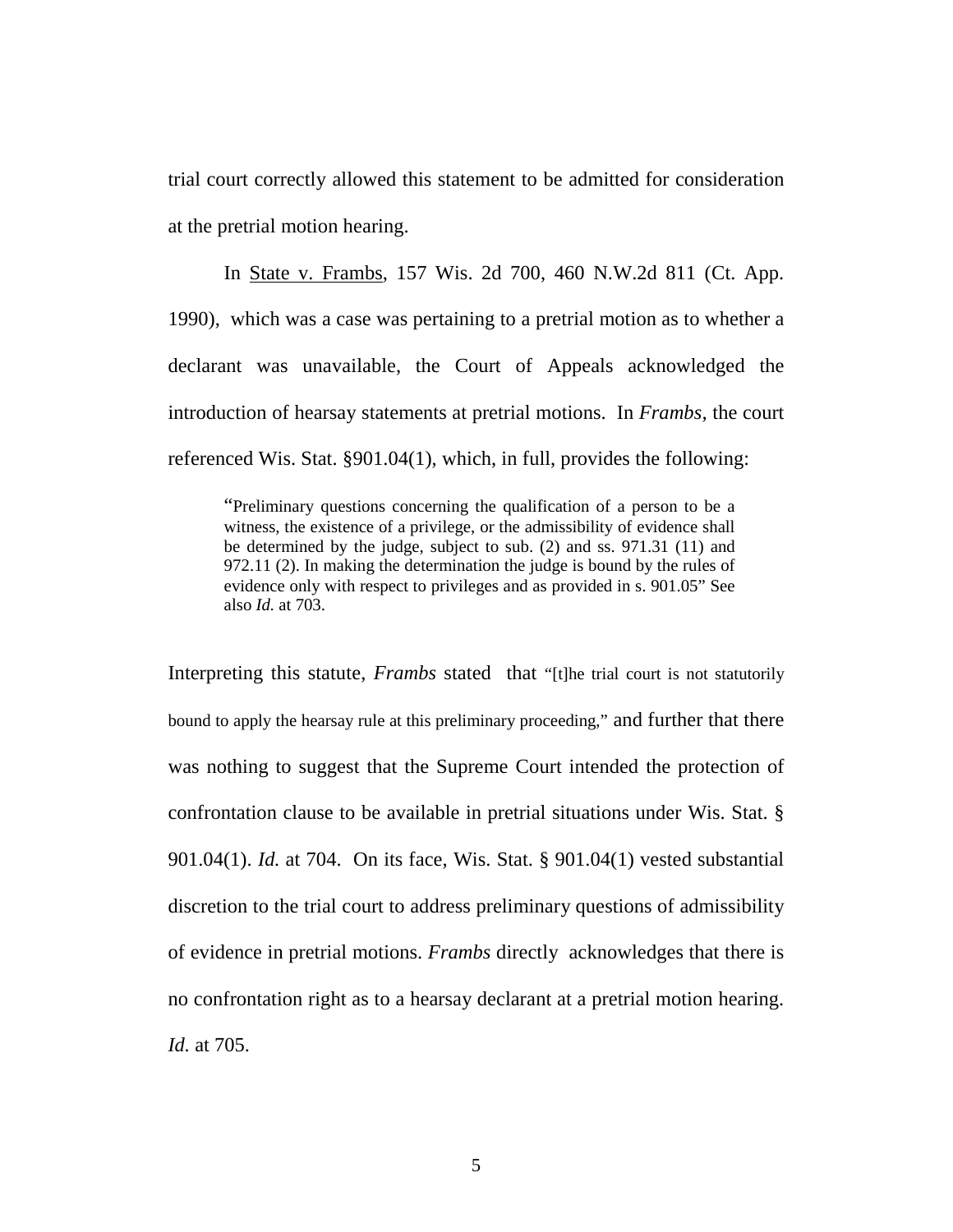Zamzow argues, that *Frambs,* was overruled in Crawford v. Washington, 541 U.S. 36 (2004), because *Crawford* was decided after *Frambs.* (App. Brief, 14). However, despite *Crawford* being decided after *Frambs,* in Wisconsin, *Frambs* is still looked favorably upon, is supported in the Wisconsin Practice Series<sup>3</sup>, has not been expressly overruled, and otherwise still appears to be controlling law.

Zamzow further argues that Officer Birkholz's statement is also inadmissible because it is testimonial when assessed in the analysis laid out in State v. Manuel, 281 Wis. 2d 554,577, 697 N.W.2d 811,822, (2005) because the statement would be remembered in anticipation for litigation; however the State suggests that the *Manuel* analysis is so broad, it cannot readily be applied when viewed in consideration from law enforcement training requirements. It is well-established that law enforcement officers are trained to write detailed reports of their contact with individuals, in order to maintain an accurate record of the events of the contact. The *Manuel* analysis notes that "[f]or a statement to be testimonial...it must be a statement that [was] made under circumstances which would lead an objective witness reasonably to believe that the statement would be available for later use at a trial". *Id.*

<sup>3</sup> See *Wisconsin Practice Series,* David D. Blinka, May 2014*,* §104.1 "Questions of admissibility generally", FN8.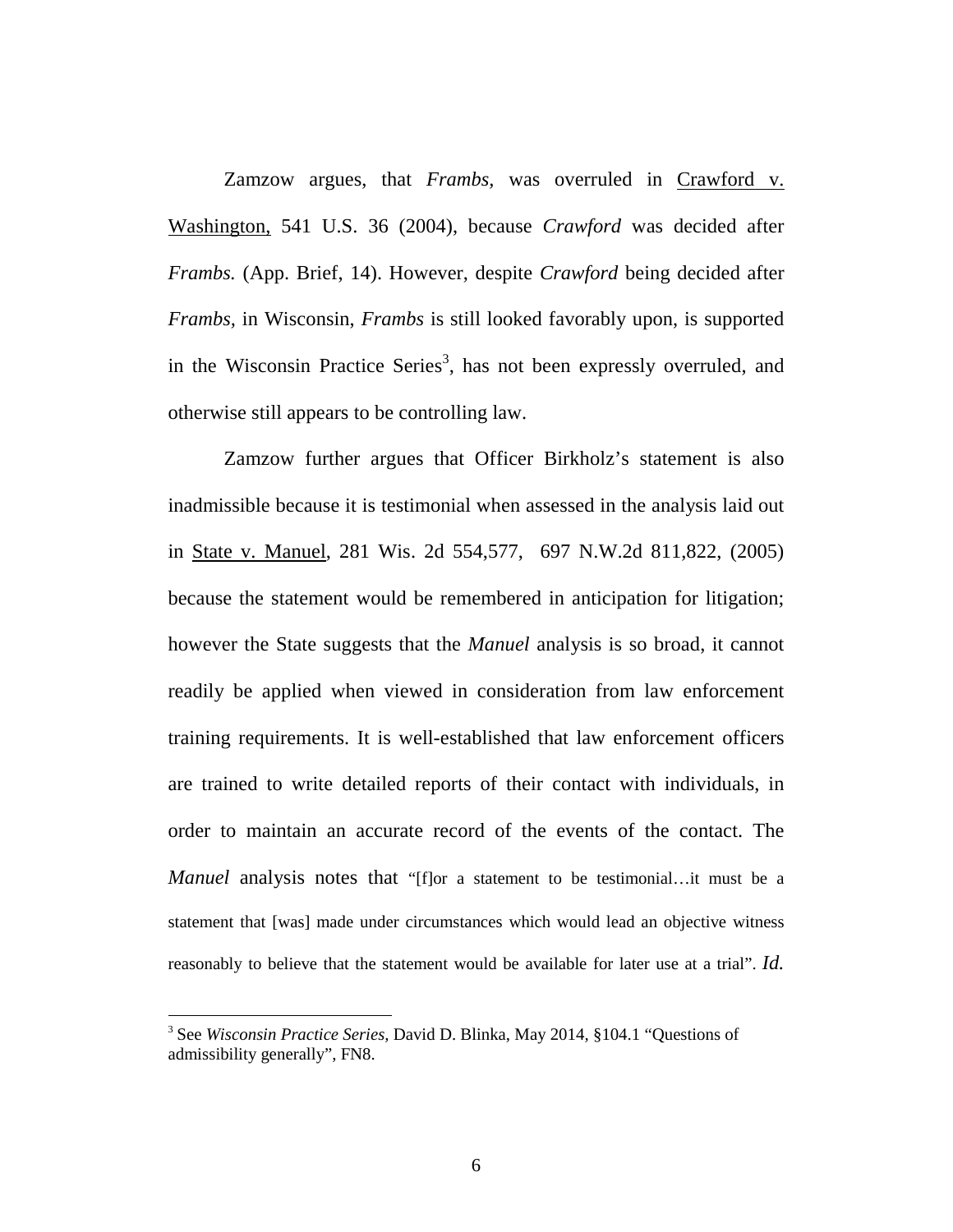The State suggests that this analysis has overreaching and broad results because *Manuel* creates the inevitable argument for all defendants that any statement recorded by law enforcement would weigh in favor of determining that the statement was significant enough that it would be available for use at a later trial, and thus be testimonial. The end result then becomes, where law enforcement complies with their training and experience to write detailed reports, what statements of a deceased officer to a defendant would be admissible under the *Manuel* analysis and be considered nontestimonial? The State has difficulty identifying these potential statements, if any, with any clarity, which is suggestive of the overreaching application of *Manuel.* 

Zamzow further argues that even if the statement is nontestimonial the statement should be excluded as it is unreliable, and Zamzow expands the unreliability argument into due process concerns. (App. Brief, 16). However in this case, the statement is significantly more reliable because of the availability of the video. Unlike a circumstance where a statement is made, and there is no ability to confirm its accuracy in any regard, with the video of the traffic stop, reliability can be assessed by confirming that both the statement was made, and assessing the context the statement was made.

7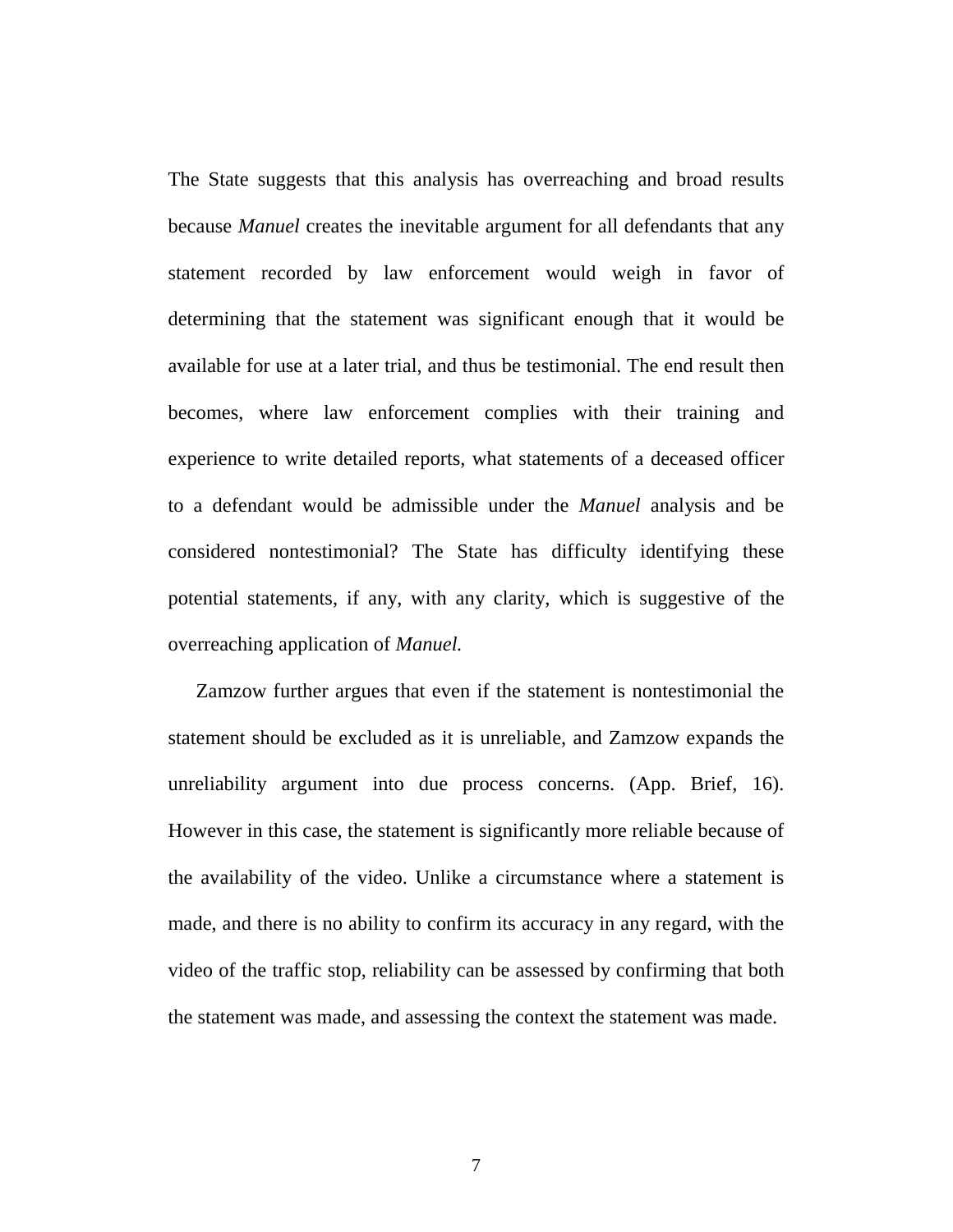Zamzow argues that "the Confrontation Clause is the only way to test the reliability of the evidence" (App. Brief, 14), but this is an appeal of assessing one's right to confrontation at a pretrial motion hearing, not trial. In this case, the trial court could properly assess the reliability of the statement within their authority granted pursuant to Wis. Stat. § 901.04(1), because the trial court had a video available to review the statement directly as delivered by the declarant, and to determine the context in which the statement was made. Moreover, because this statement is not the product of being repeated by a third party as to what was said, in what tone it was said, and in what context it was said, the circumstance presented in this case is, in many ways, the best possible way to assess the reliability of any out of court statement, via the recording of the initial statement at the time it was made. On this basis, as long as the trial court operated within their authority pursuant to Wis. Stat. §901.04(1), due process concerns are not applicable, because statutes are presumed constitutional.<sup>4</sup>

<sup>4</sup> *See* Aicher ex rel. LaBarge v. Wisconsin Patients Compensation Fund, 237 Wis.2d 99,110 613 N.W.2d 849, 857 (Wis.,2000) citing *Riccitelli v. Broekhuizen,* 227 Wis.2d 100, 119, 595 N.W.2d 392 (1999), that statutes are presumptively constitutional. *See also State ex rel. Hammermill Paper Co. v. La Plante,* 58 Wis.2d 32, 46-47, 205 N.W.2d 784 (1973), which provides that if any doubt exists about a statute's constitutionality, the statute should be construed in favor of constitutionality.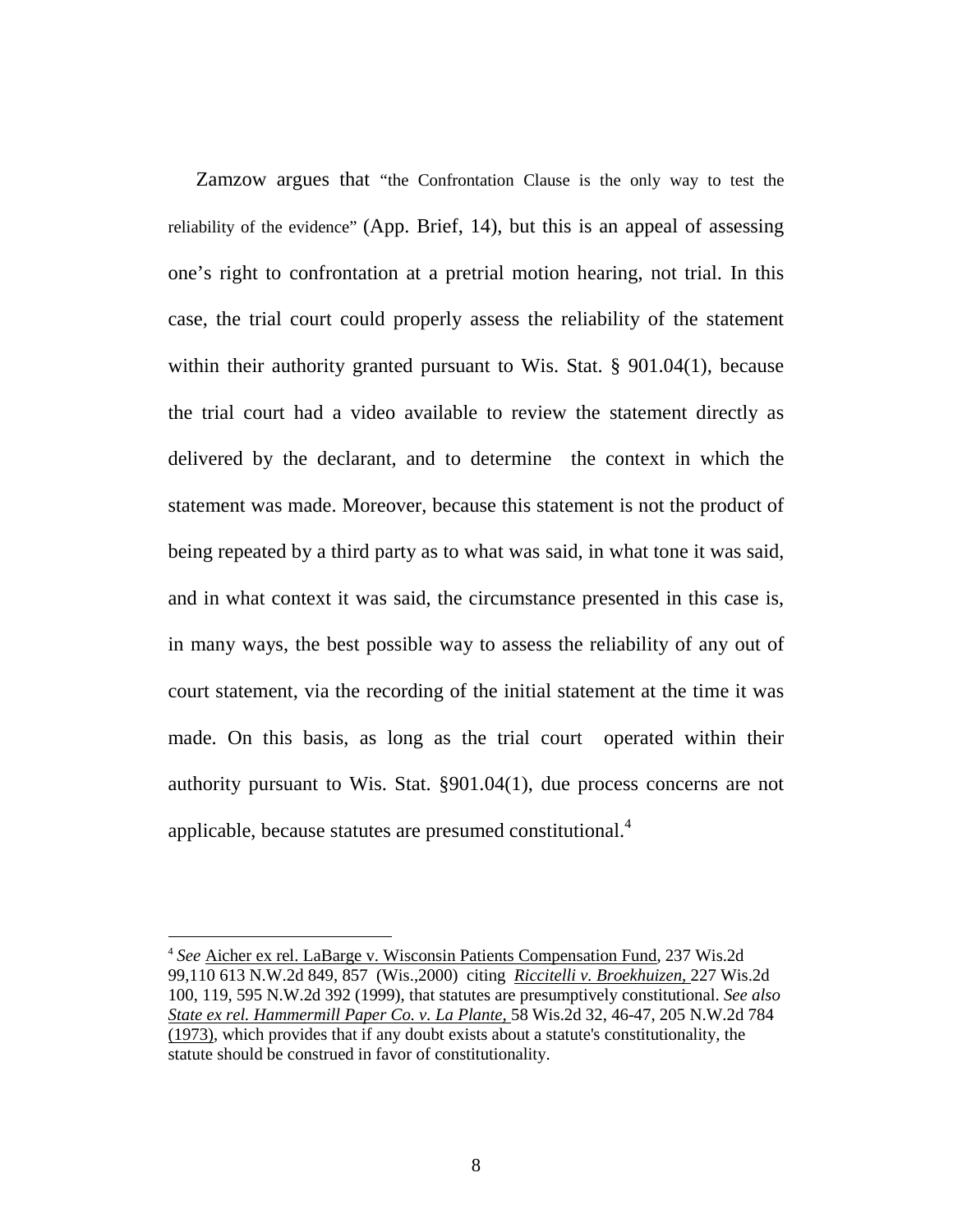Lastly, Zamzow argues that the statements by Officer Birkholz were merely to justify the traffic stop. (App. Brief, 13). The State interprets this argument to suggest that Officer Birkholz could have said anything he wanted in an effort to justify a stop that Officer Birkholz knew was improper. This argument is not supported in the factual record. There is nothing in the history of this case to suggest that this traffic stop was pretextual in any manner, or the statements were so delayed or disjoint to suggest that Officer Birkholz had fabricated the explanation of the traffic stop to Zamzow. Furthermore, the record is silent as to whether Officer Birkholz has had any prior disciplinary history pertaining to truthfulness issues, which in the absence of, demonstrates that Officer Birkholz was otherwise truthful in his career in law enforcement. Moreover, the record is also silent as to suggest that Officer Birkholz initiated a traffic stop in essence "just because", to harass Mr. Zamzow or abuse his authority. On the record presented, to suggest that Officer Birkholz had to "justify" the stop in any manner other than for why he believed the stop was proper is not supported and is speculative.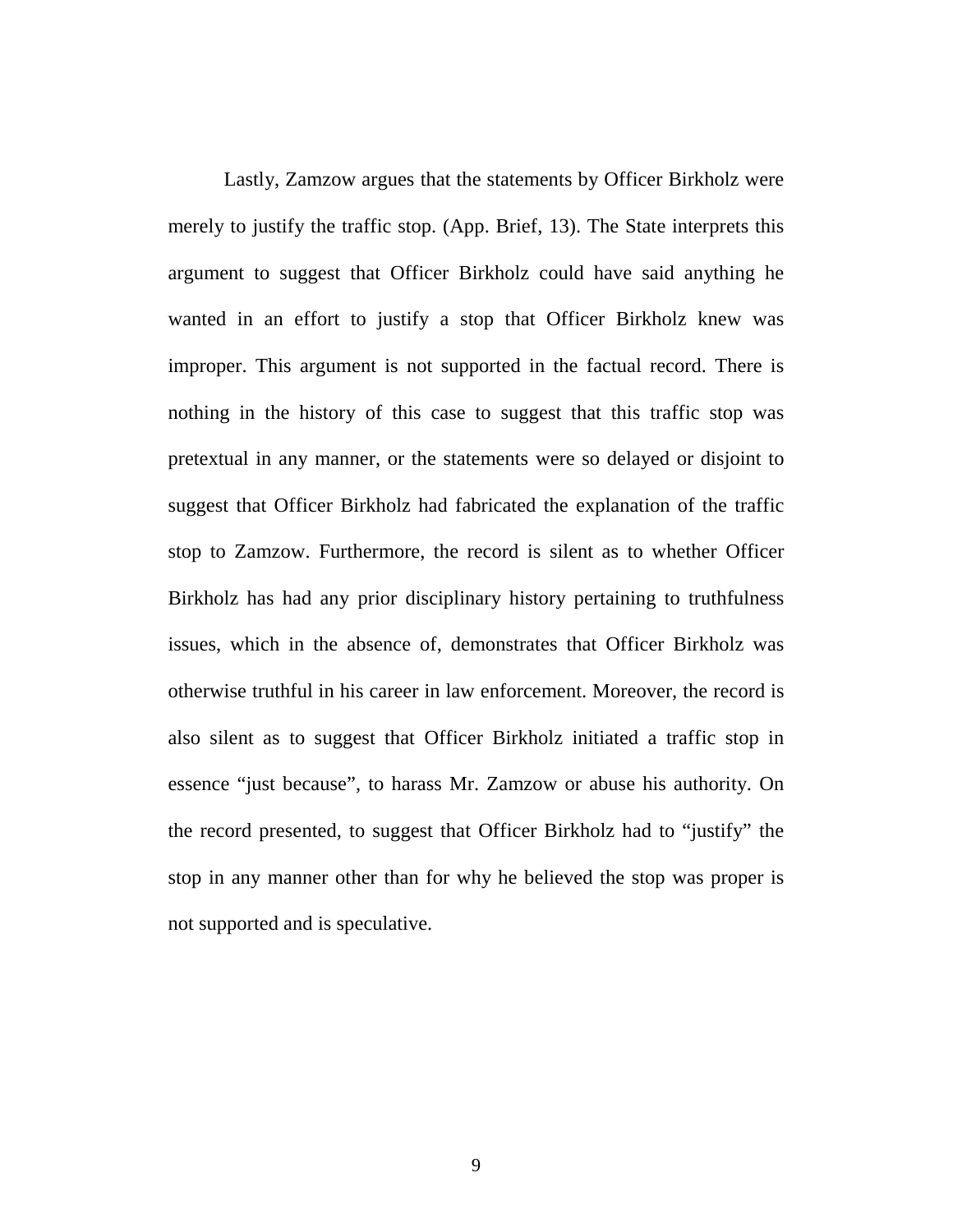## b) OVERBROAD APPLICATION OF THE CONFRONTATION CLAUSE WILL CREATE UNJUST RESULTS

The State acknowledges and appreciates the importance and integrity of the  $6<sup>th</sup>$  Amendment right to confront one's accusers. The body of precedent acknowledging the significance of this right cannot be overstated, and is otherwise voluminous<sup>5</sup>. The State further acknowledges that the crucible of cross-examination is an integral mode of interrogation for available witnesses; however the rules of evidence have long recognized that not all witnesses are available to testify, and exceptions for unavailability must apply.

In this case, the potential exclusion of Officer Birkholz's statement to Zamzow creates an unfair and unreasonable application of confrontation requirements to law enforcement. The unfortunate reality is that law enforcement risks bodily harm or death everyday while in uniform, and in almost any case, as a product of the risk of working in law enforcement, or the general risks in life, there will be cases where law enforcement becomes deceased during the pendency of a criminal prosecution. Undoubtedly, these deaths may require the dismissal of cases without the

 $5$  See Crawford v. Washington, 541 U.S. 36, 43-50 (2004), which provides a historical perspective of the development of the Sixth Amendment.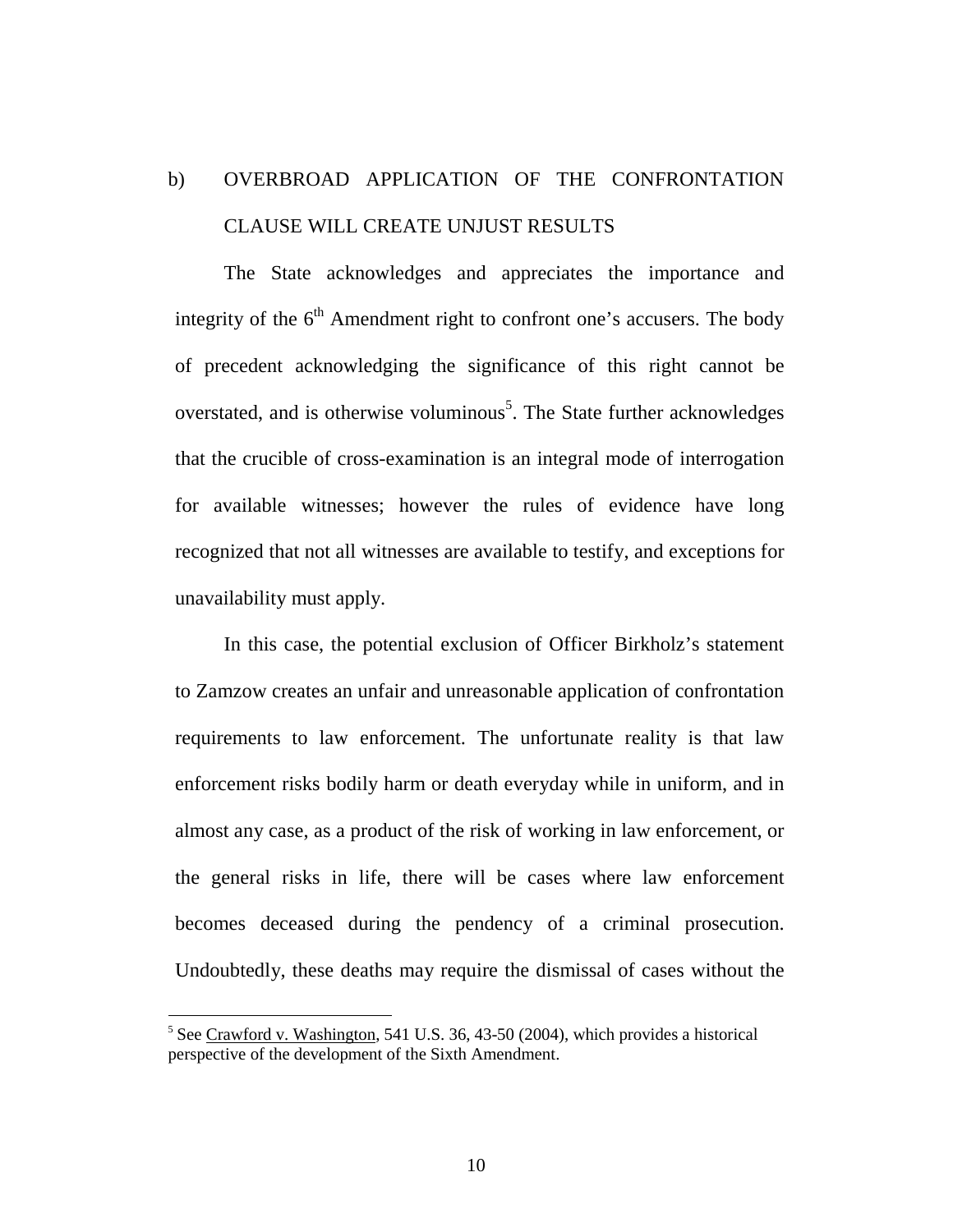officer's direct testimony; however in modern law enforcement, squad cameras and personal video/audio recorders are commonplace. These technological advances are designed to ensure the accuracy of reports and testimony, and improve the ability of courts to search for the truth. These advances also afford both parties the opportunity to present evidence from an unavailable witness with proper foundation and admission of these recordings. In cases such as this where technological advances are employed to ensure the integrity of evidence and due process, the State should permitted to the use of this evidence in furtherance of prosecution where the authenticity of the recording cannot be disputed.

Unlike a circumstance where there is no recording of the initial statement, where it could not even be established that the statement by the deceased officer was even made, with a video recording there can be no question regarding whether the statement was made. Moreover, where other law enforcement can authenticate the video and recording process, there is no bar to the admission of evidence, and such evidence should be permitted to be considered by trial courts in assessing preliminary questions pursuant to Wis. Stat. §901.04(1).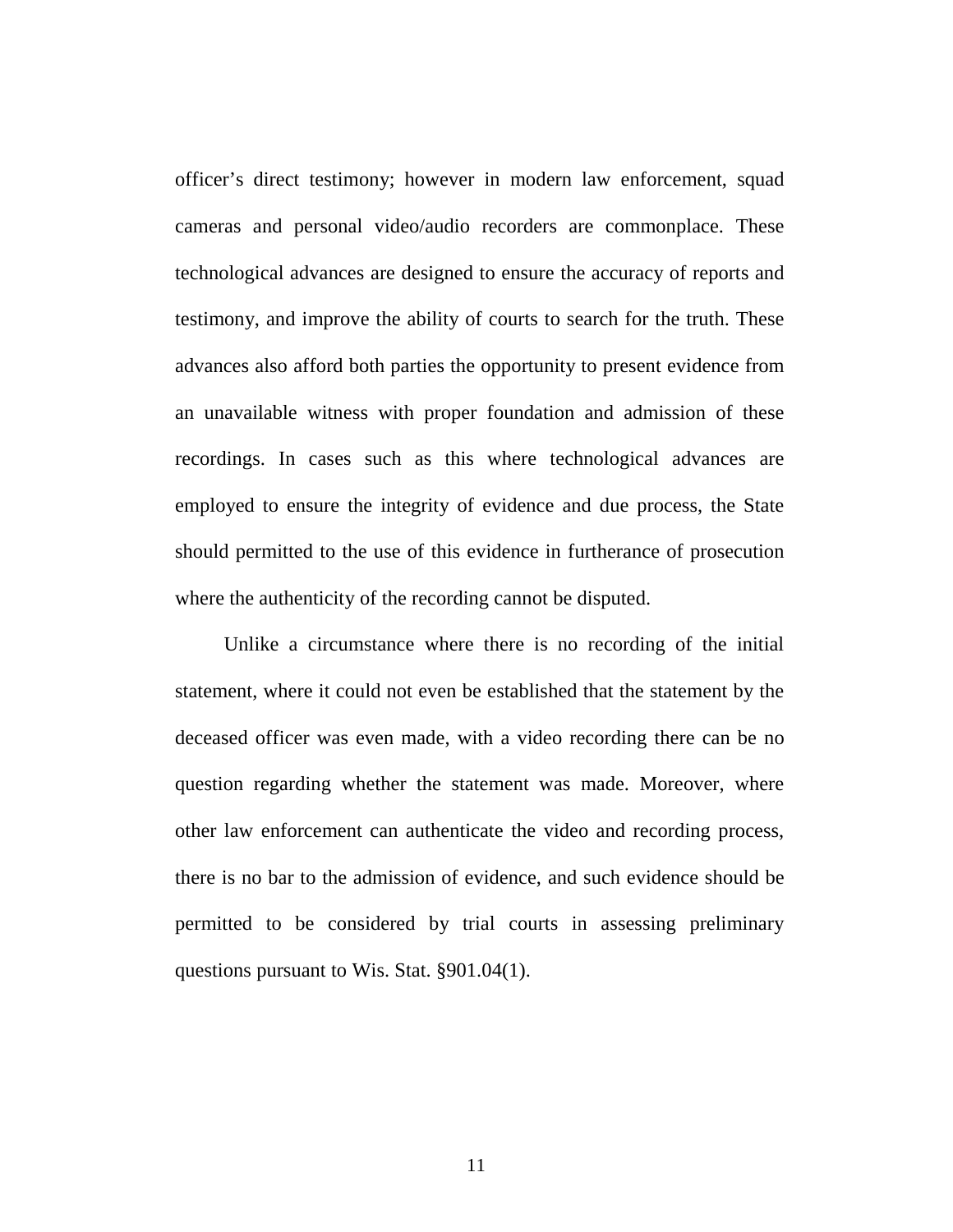#### **VI. CONCLUSION**

For the reasons set forth, Officer Birkholz had the requisite reasonable suspicion to perform a traffic stop on Zamzow's vehicle, and the trial court was proper in considering the video and audio of the traffic stop. Therefore the trial court did not commit any error in denying the Motion to Suppress, and the trial court's decision be upheld.

Dated at Fond du Lac, Wisconsin this \_\_ day of March, 2015

 $\mathbf{By:} \_\_$ 

Douglas R. Edelstein WSBA No. 1070550 Attorney for the Respondent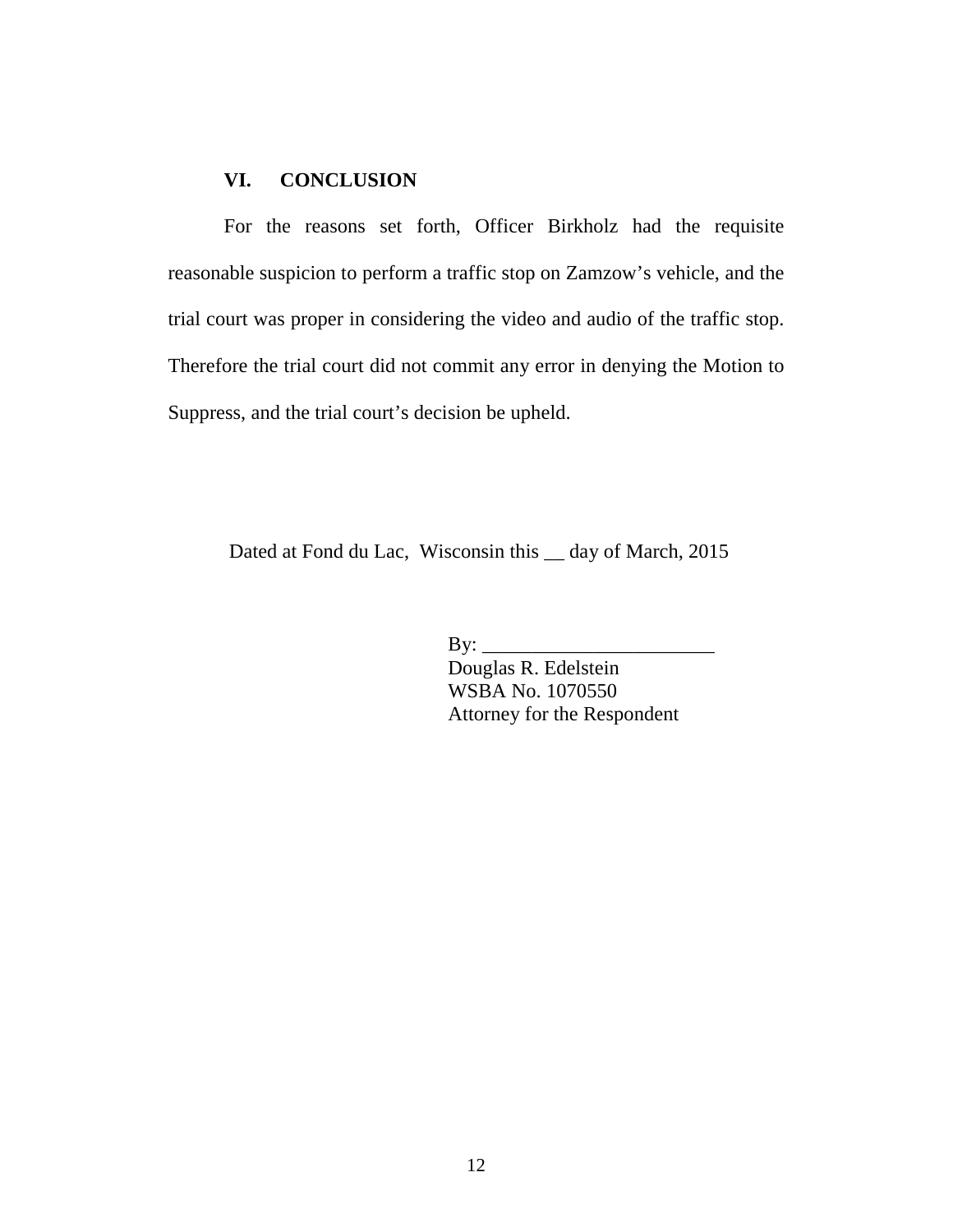#### **VII. CERTIFICATIONS**

 I hereby certify that this brief conforms to the rules contained in Wis. Stat. § 809.19(8)(b) and (c) for a brief and appendix produced with a proportional serif font. The length of this brief is 12 pages, 2160 words.

I further certify pursuant to Wis. Stat. § 809.19(12)(f) that the text of the electronic copy of the brief is identical to the text of the paper copy of the brief, *other than the appendix material is not included in the electronic version.* 

I further certify that filed with this brief, either as a separate document or as a part of this brief, is an appendix that complies with s.  $809.19(2)$ (a) and that contains, at a minimum: (1) a table of contents, (2) the findings or opinion of the circuit court; and (3) portions of the record essential to an understanding of the issues raised, including oral or written findings or decision showing the circuit court's reasoning regarding these issues.

I further certify that if this appeal is taken from a circuit court order or judgment entered in a judicial review of an administrative decision, the appendix contains the findings of fact and conclusions of law, if any, and final decision of the administrative agency.

I further certify that if the record is required by law to be confidential, the portions of the record included in the appendix are reproduced using first names and last initials instead of full names of persons, specifically including juveniles and parents of juveniles, with a notation that the portions of the record have been so reproduced to preserve confidentiality and with appropriate references to the record.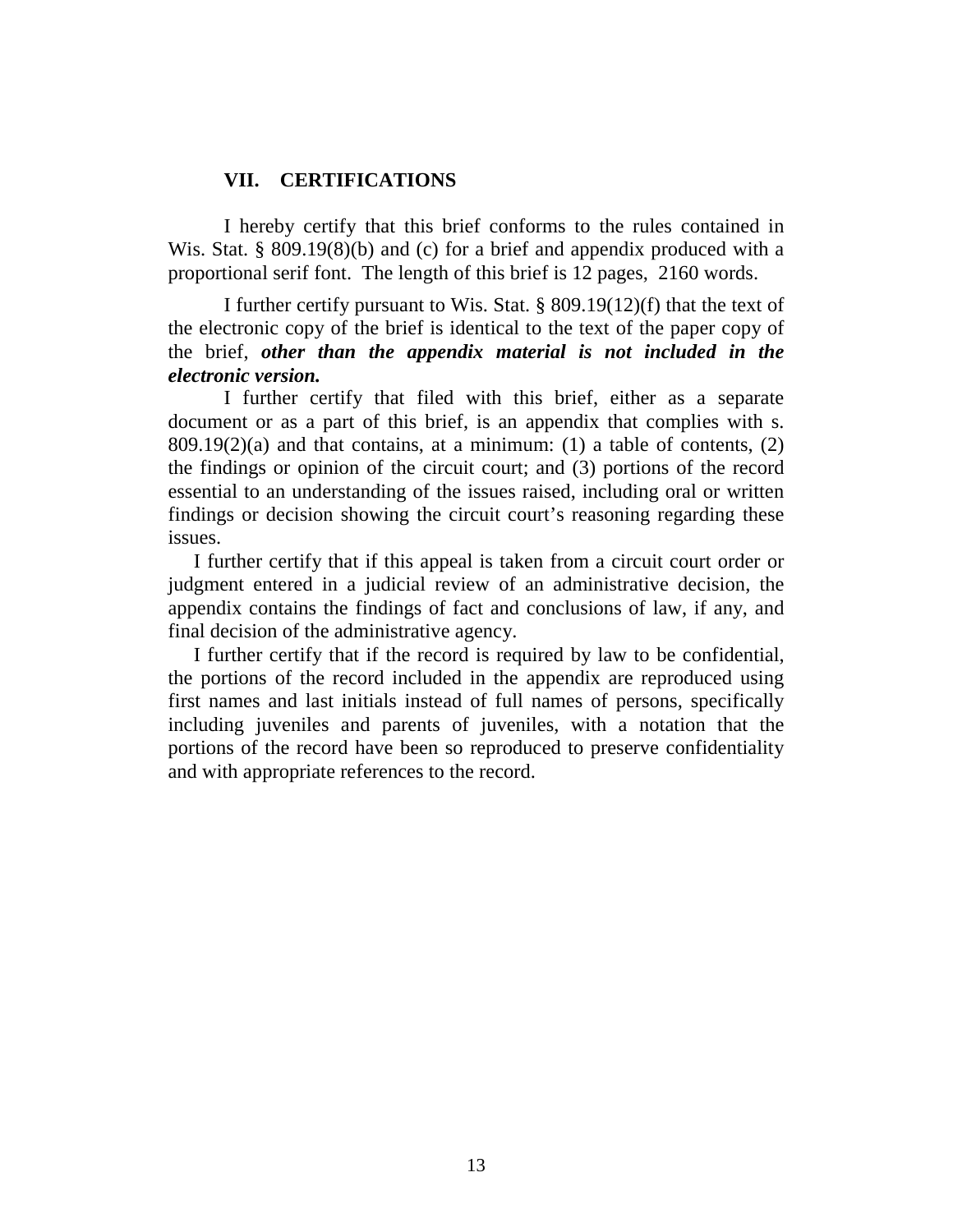I further certify that on the date of signature I routed this brief to our office station for first class US Mail Postage to be affixed and mailed to:

> **Clerk's Office (10 copies)**  Wisconsin Court of Appeals 110 East Main Street, Suite 215 P.O. Box 1688 Madison, WI 53701-1688

#### **Atty. William Donarski (3 copies)**

 2221 South Webster Avenue, #166 Green Bay, WI 54301

Dated this \_\_\_ day of March, 2015 at Fond du Lac, Wisconsin by:

 $\frac{1}{\sqrt{2}}$  ,  $\frac{1}{\sqrt{2}}$  ,  $\frac{1}{\sqrt{2}}$  ,  $\frac{1}{\sqrt{2}}$  ,  $\frac{1}{\sqrt{2}}$  ,  $\frac{1}{\sqrt{2}}$  ,  $\frac{1}{\sqrt{2}}$  ,  $\frac{1}{\sqrt{2}}$  ,  $\frac{1}{\sqrt{2}}$  ,  $\frac{1}{\sqrt{2}}$  ,  $\frac{1}{\sqrt{2}}$  ,  $\frac{1}{\sqrt{2}}$  ,  $\frac{1}{\sqrt{2}}$  ,  $\frac{1}{\sqrt{2}}$  ,  $\frac{1}{\sqrt{2}}$ 

 Douglas R. Edelstein Bar No. 1070550 Assistant District Attorney Fond du Lac County, Wisconsin